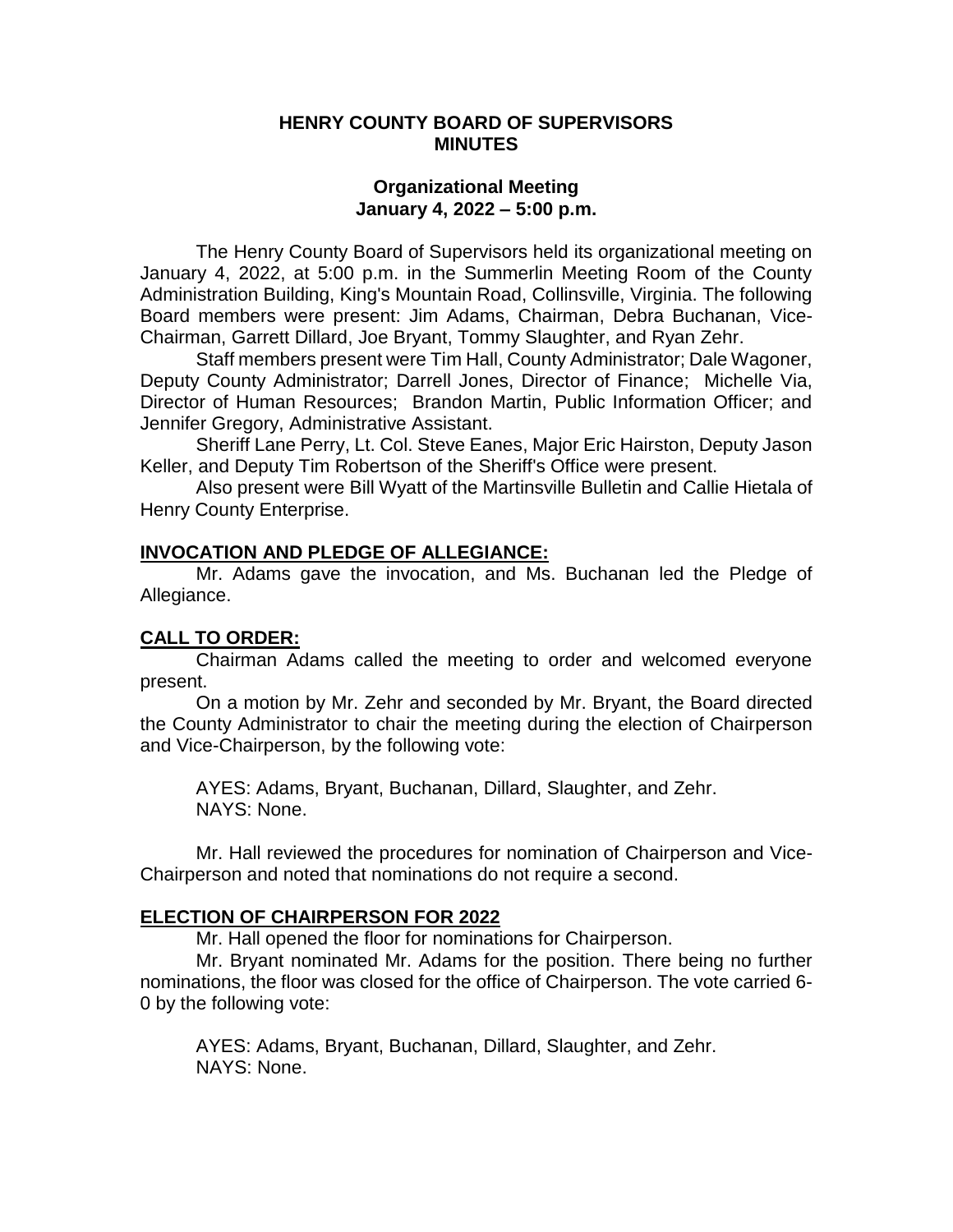### **ELECTION OF VICE-CHAIRPERSON FOR 2022**

Mr. Hall opened the floor for nominations for Vice-Chairperson. Ms. Buchanan nominated Mr. Bryant. There being no further nomination, the floor was closed for the office of Vice-Chairperson. The vote carried 6-0 by the following vote:

AYES: Adams, Bryant, Buchanan, Dillard, Slaughter, and Zehr. NAYS: None.

## **SETTING OF REGULAR BOARD MEETING DATES FOR 2022**

Mr. Hall said a proposed calendar of meeting dates for 2022 was included in the Board's working papers. The dates are based on the schedule for meeting every fourth Tuesday, with the exception of December, to avoid the holidays.

Ms. Buchanan moved the Board to approve the proposed Board Meeting Dates for 2022 with a change of December's meeting to December 13. It was seconded by Mr. Zehr and carried by the following vote:

AYES: Adams, Buchanan, Bryant, Dillard, Slaughter, and Zehr. NAYS: None.

## **ADOPTION OF BOARD'S 2022 BYLAWS**

Mr. Hall stated that the Board traditionally adopts bylaws at its annual organizational meeting each year. (Copy Included in Board's file).

Mr. Zehr moved the Board to approve the Bylaws as presented. It was seconded by Mr. Slaughter and carried by the following vote:

AYES: Adams, Bryant, Buchanan, Dillard, Slaughter, and Zehr. NAYS: None.

## **CONSIDERATION OF FY 2022-23 BUDGET CALENDAR**

Mr. Hall said a proposed schedule for the FY 2022-23 County Budget process was included in the Board's working papers. The calendar provides for preparation, adoption, and appropriation of the budget in accordance with the deadlines provided in the *Code of Virginia.*

On a motion by Mr. Bryant and seconded by Mr. Zehr, the Board adopted the budget calendar for the FY 2022-23 County Budget (Copy included in Board's file) by the following vote:

AYES: Adams, Bryant, Buchanan, Dillard, Slaughter, and Zehr. NAYS: None

# **CONSIDERATION OF A DATE FOR THE BOARD'S ANNUAL PLANNING SESSION**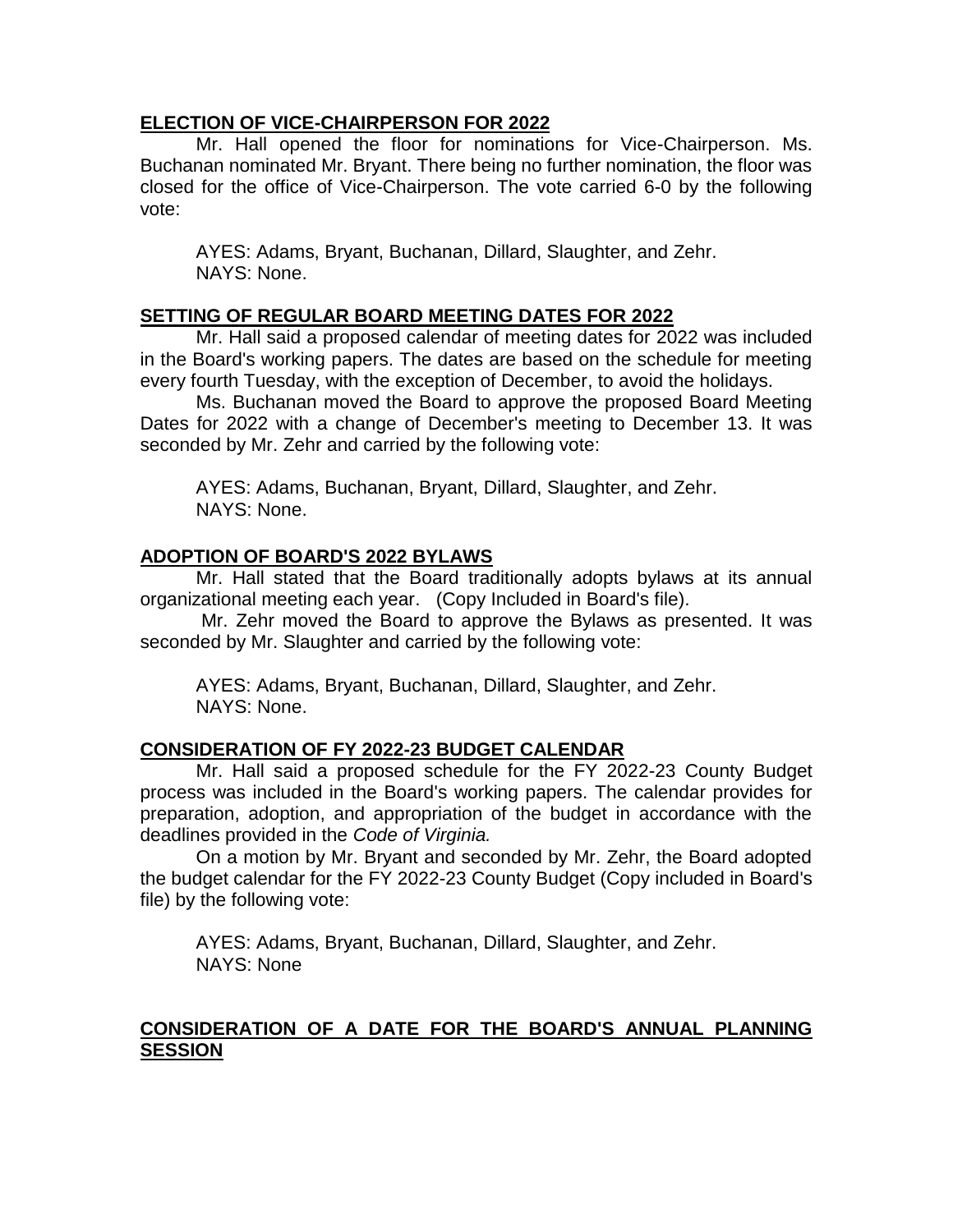Mr. Hall said that the Board had held an annual planning session for several years, usually in late January or early February. The Board has currently identified economic development, education, and public safety/law enforcement priorities.

Mr. Slaughter motioned to set the planning session's date on February 8, 2022, at 3:00 p.m. It was seconded by Mr. Zehr and carried by the following vote:

AYES: Adams, Buchanan, Bryant, Dillard, Slaughter, and Zehr. NAYS: None.

The planning session will be held at the new Adult Detention Center on DuPont Road, and the meeting will begin with a tour of the facility.

## **CONSIDERATION OF EMERGENCY DECLARATION**

Mr. Hall said a Declaration of Emergency was made Monday, January 4, 2022, amid a significant ice/rain/snow event. First, the Board of Supervisors must affirm that Declaration with a vote. Once that is completed, the Board then must adopt a second Declaration that declares the State of Emergency to be concluded (Copy included in Board File).

On a motion by Mr. Bryant and seconded by Mr. Zehr, the Board approved the proclamation declaring a state of emergency and the proclamation ending the state of emergency by the following vote:

AYES: Adams, Bryant, Buchanan, Dillard, Slaughter, and Zehr. NAYS: None.

## **CLOSED MEETING**

Mr. Zehr moved that the Board go into a closed meeting at 5:13 p.m. to discuss the following:

A) §2.2-3711(A)7 for Discussion of Pending Legal Matters.

B) §2.2-3711(A)10 for Discussion of Special Awards.

Mr. Slaughter seconded the motion, and it carried by the following vote:

AYES: Adams, Bryant, Buchanan, Dillard, Slaughter, and Zehr. NAYS: None.

## **OPEN MEETING**

The Board returned to open meeting at 6:45 p.m. on a motion by Mr. Slaughter, seconded by Ms. Buchanan, and it carried by the following vote:

AYES: Adams, Bryant, Buchanan, Dillard, Slaughter, and Zehr. NAYS: None.